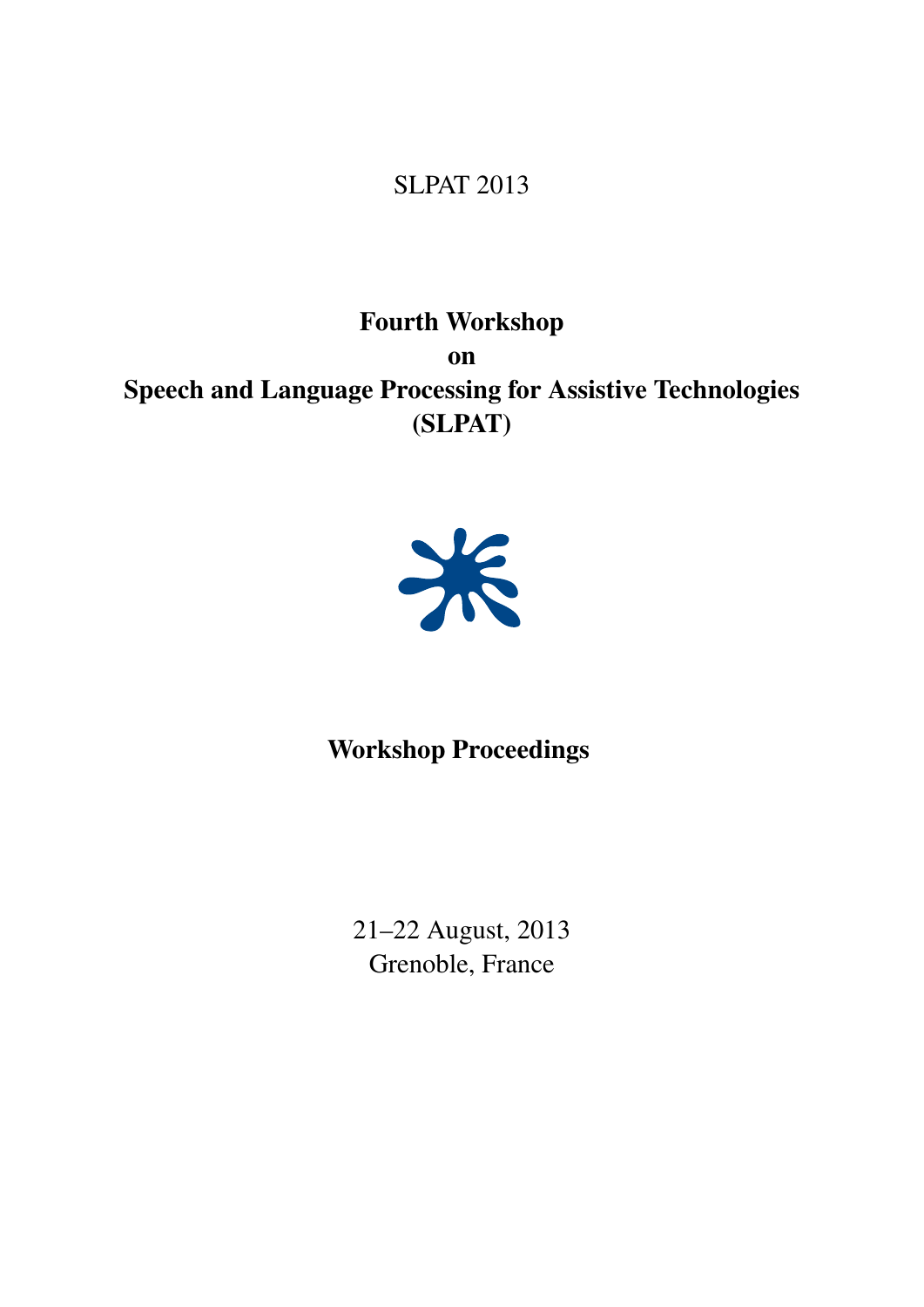

c 2013 The Association for Computational Linguistics

Order copies of this and other ACL proceedings from:

Association for Computational Linguistics (ACL) 209 N. Eighth Street Stroudsburg, PA 18360 USA Tel: +1-570-476-8006 Fax: +1-570-476-0860 acl@aclweb.org

ISBN 978-1-937284-93-0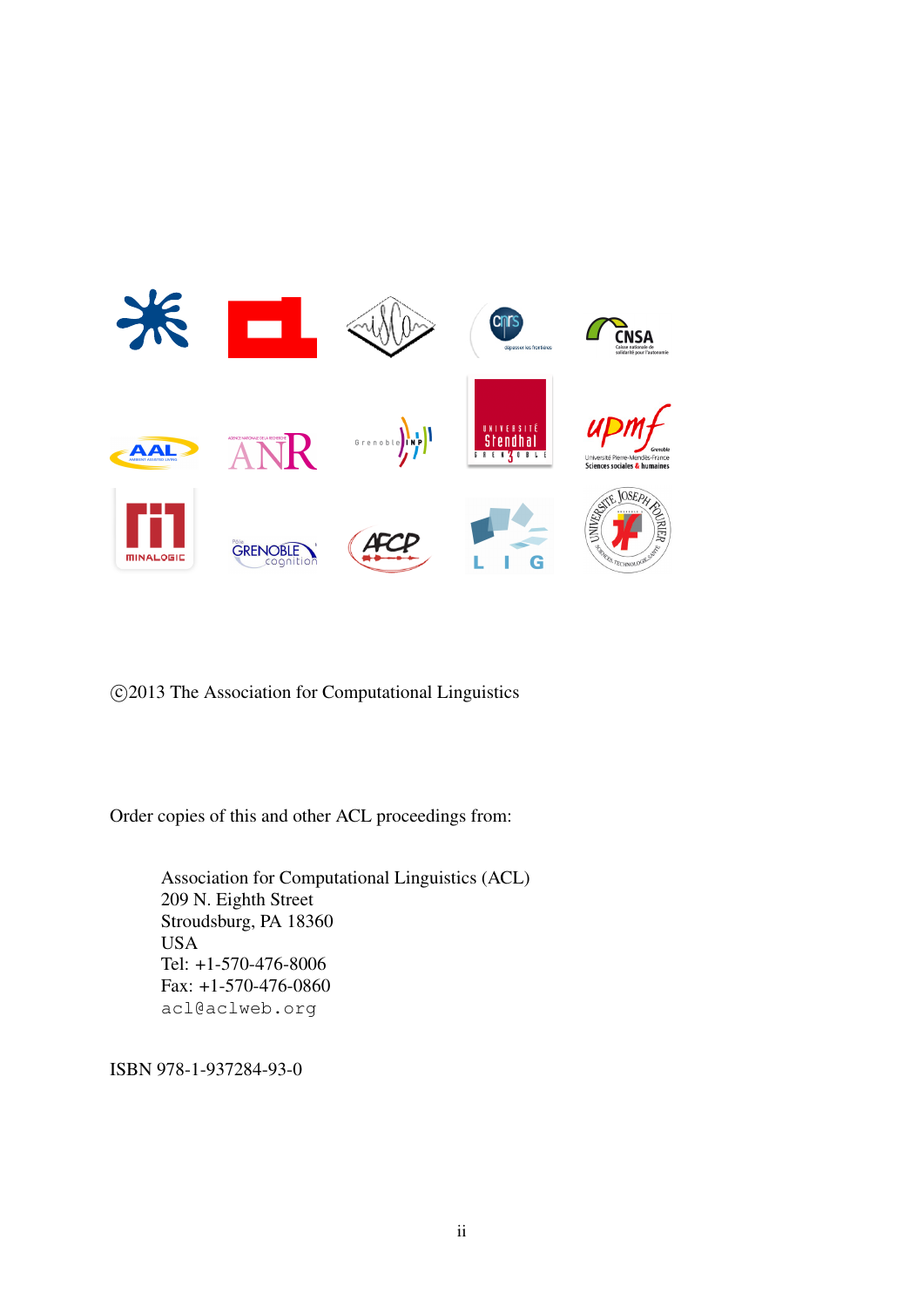### Introduction

We are pleased to bring you the Proceedings of the Fourth Workshop on Speech and Language Processing for Assistive Technologies (SLPAT), held in Grenoble, France on the 21st and 22nd of August, 2013. We received 23 paper submissions, of which 12 were chosen for oral presentation and another 5 for poster presentation. In addition, two demo proposals were accepted. All 19 papers are included in this volume.

This workshop was intended to bring researchers from all areas of speech and language technology with a common interest in making everyday life more accessible for people with physical, cognitive, sensory, emotional or developmental disabilities. This workshop builds on three previous such workshops (co-located with NAACL HLT 2010, EMNLP in 2011, and NAACL HLT 2012) and includes a special topic, "Speech Interaction Technology for Ambient Assisted Living in the Home", which is a follow-up of two events (ILADI 2012 co-located with JEP-TALN-RECITAL 2012 and a special session in EUSIPCO 2012). The workshop provides an opportunity for individuals from research communities, and the individuals with whom they are working, to share research findings, and to discuss present and future challenges and the potential for collaboration and progress.

While Augmentative and Alternative Communication (AAC) is a particularly apt application area for speech and Natural Language Processing (NLP) technologies, we purposefully made the scope of the workshop broad enough to include assistive technologies (AT) as a whole, even those falling outside of AAC. While we encouraged work that validates methods with human experimental trials, we also accepted work on basic-level innovations and philosophy, inspired by AT/AAC related problems. Thus we have aimed at broad inclusivity, which is also manifest in the diversity of our Program Committee.

We are very delighted to have Prof. Mark Hawley from the University of Sheffield as invited speaker. In addition we continue our tradition of a panel of AAC users, who will speak on their experiences and perspectives as users of AAC technology. Finally, this year we also have a tour of the DOMUS "smart home" of the Laboratoire d'Informatique de Grenoble. Because of the many submissions and program points, we have for the first time extended the workshop to two full days.

We would like to thank all the people and institutions who contributed to the success of the SLPAT 2013 workshop: the authors, the members of the program committee, the member of the organising committee and the invited speaker Mark Hawley. Finally, we would like to thank the Universities of Grenoble for sponsoring and hosting the workshop in the Laboratoire d'Informatique de Grenoble premises.

*Jan Alexandersson, Peter Ljunglöf, Kathleen F. McCoy, François Portet, Brian Roark, Frank Rudzicz and Michel Vacher*

Co-organizers of SLPAT 2013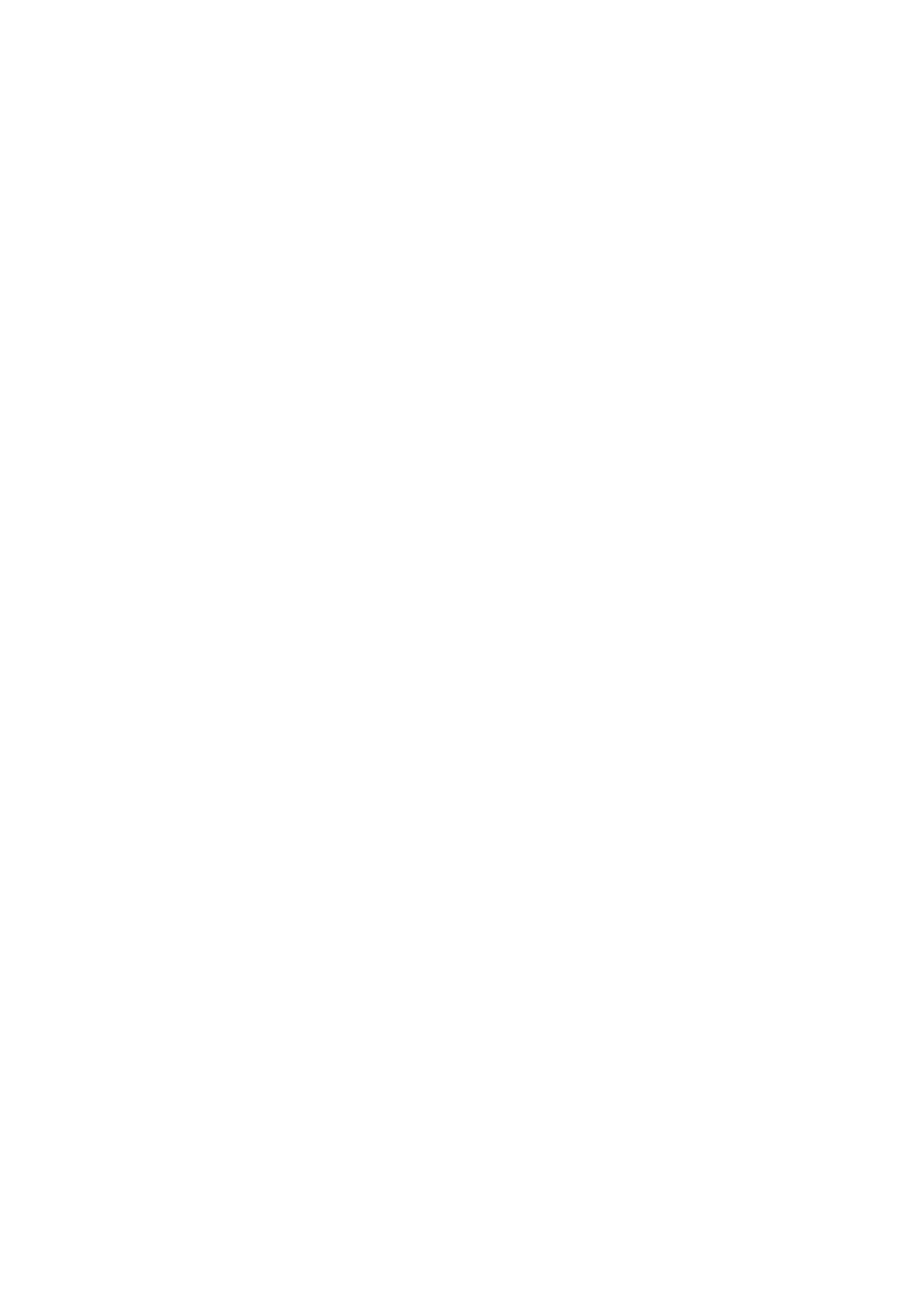#### Organizing committee:

Jan Alexandersson, DFKI GmbH, Germany Peter Ljunglöf, University of Gothenburg, Sweden Kathleen F. McCoy, University of Delaware, USA Francois Portet, Grenoble Institute of Technology/LIG, France Brian Roark, Oregon Health & Science University, USA Frank Rudzicz, Toronto Rehabilitation Institute and the University of Toronto, Canada Michel Vacher, CNRS/LIG, France

#### Program committee:

Jean-Yves Antoine, Université François-Rabelais, France John Arnott, University of Dundee, UK Véronique Aubergé, CNRS/Laboratoire d'Informatique de Grenoble, France Melanie Baljko, York University, Canada Jan Bedrosian, Western Michigan University, USA Yacine Bellik, Université Paris-Sud/LIMSI, France Rolf Black, University of Dundee, UK Jerome Boudy, Télécom SudParis, France Annelies Braffort, CNRS/LIMSI, France Torbjørg Breivik, Language Council of Norway Corneliu Burileanu, University Politehnica of Bucharest, Romania Heidi Christensen, University of Sheffield, UK Ann Copestake, University of Cambridge, UK Stuart Cunningham, University of Sheffield, UK Rickard Domeij, Swedish Language Council, Sweden Alistair Edwards, University of York, UK Michael Elhadad, Ben-Gurion University, Israel Alain Franco, Nice University Hospital, France Corinne Fredouille, Universite d'Avignon/LIA, France ´ Björn Granström, Royal Institute of Technology, Sweden Phil Green, University of Sheffield, UK Mark Hasegawa-Johnson, University of Illinois, USA Jean-Paul Haton, Université Henri Poincaré/LORIA, France Per-Olof Hedvall, Lund University, Sweden Javier Hernando, Technical University of Catalonia, Spain Linda Hoag, Kansas State University, USA Matt Huenerfauth, CUNY, New York, USA Dan Istrate, ESIGETEL, France Sofie Johansson Kokkinakis, University of Gothenburg, Sweden Simon Judge, Barnsley NHS & Sheffield University, UK Per Ola Kristensson, University of St. Andrews, UK Benjamin Lecouteux, Université Pierre Mendès-France/LIG, France Greg Lesher, Dynavox Technologies Inc., USA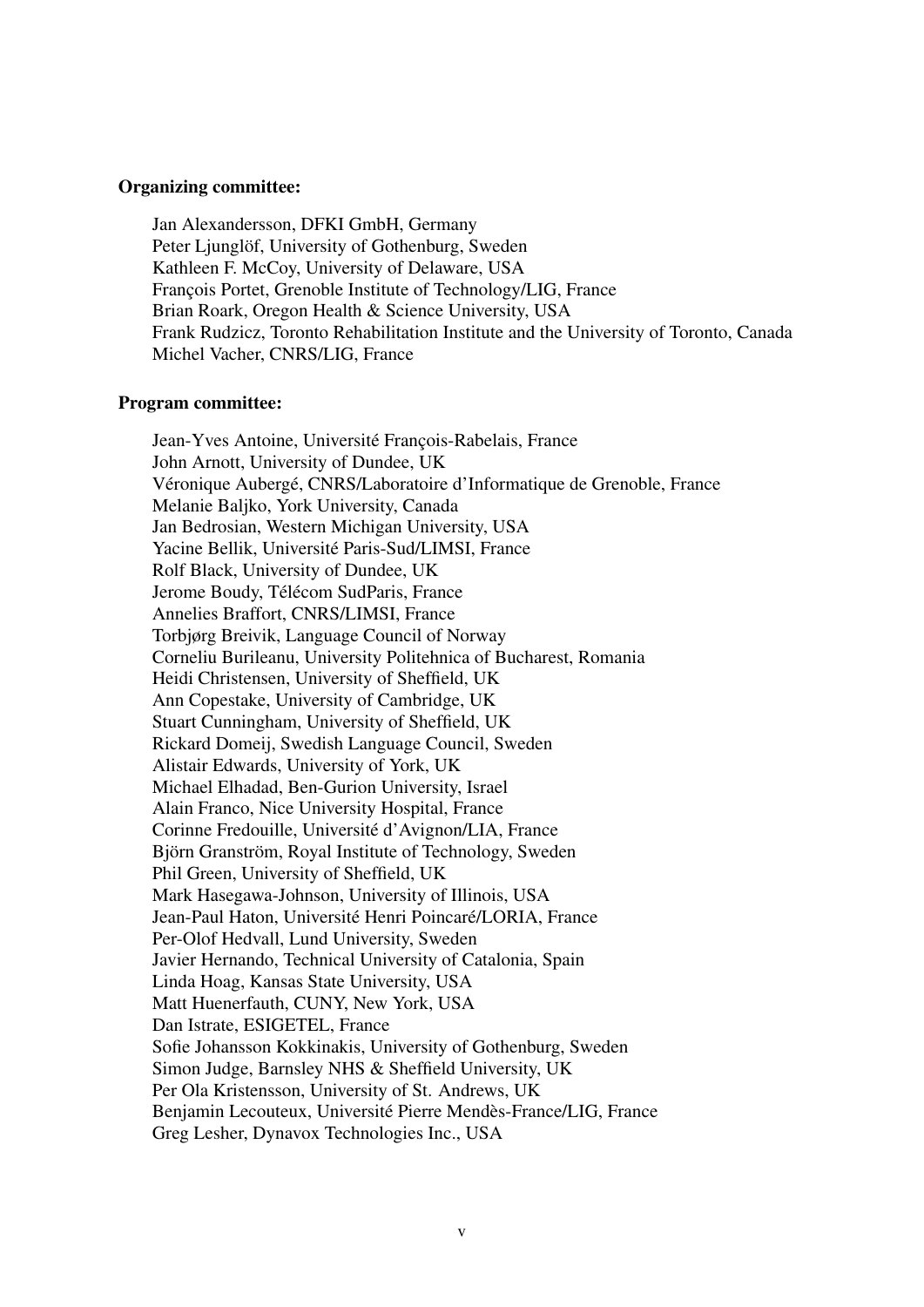Eduardo Lleida, University of Zaragoza, Spain Ornella Mich, Fondazione Bruno Kessler, Italy Climent Nadeu, Technical University of Catalonia, Spain Yael Netzer, Ben-Gurion University, Israel Torbjørn Nordgård, Lingit A/S, Norway Rupal Patel, Northeastern University, USA Ehud Reiter, University of Aberdeen, UK Bitte Rydeman, Lund University, Sweden Horacio Saggion, Universitat Pompeu Fabra, Spain Fraser Shein, Quillsoft Ltd., Toronto, Canada Kumiko Tanaka-Ishii, Kyushu University, Japan Nava Tintarev, University of Aberdeen, UK Keith Vertanen, Montana Tech of The University of Montana, USA Nadine Vigouroux, Universite Paul Sabatier/IRIT, France ´ Ravichander Vipperla, Nuance Communications Ltd., UK Tonio Wandmacher, SYSTRAN, Paris, France Jan-Oliver Wülfing, Fraunhofer Centre Birlinghoven, Germany Virginie Zampa, Universite Stendhal – Grenoble 3/LIDILEM, France ´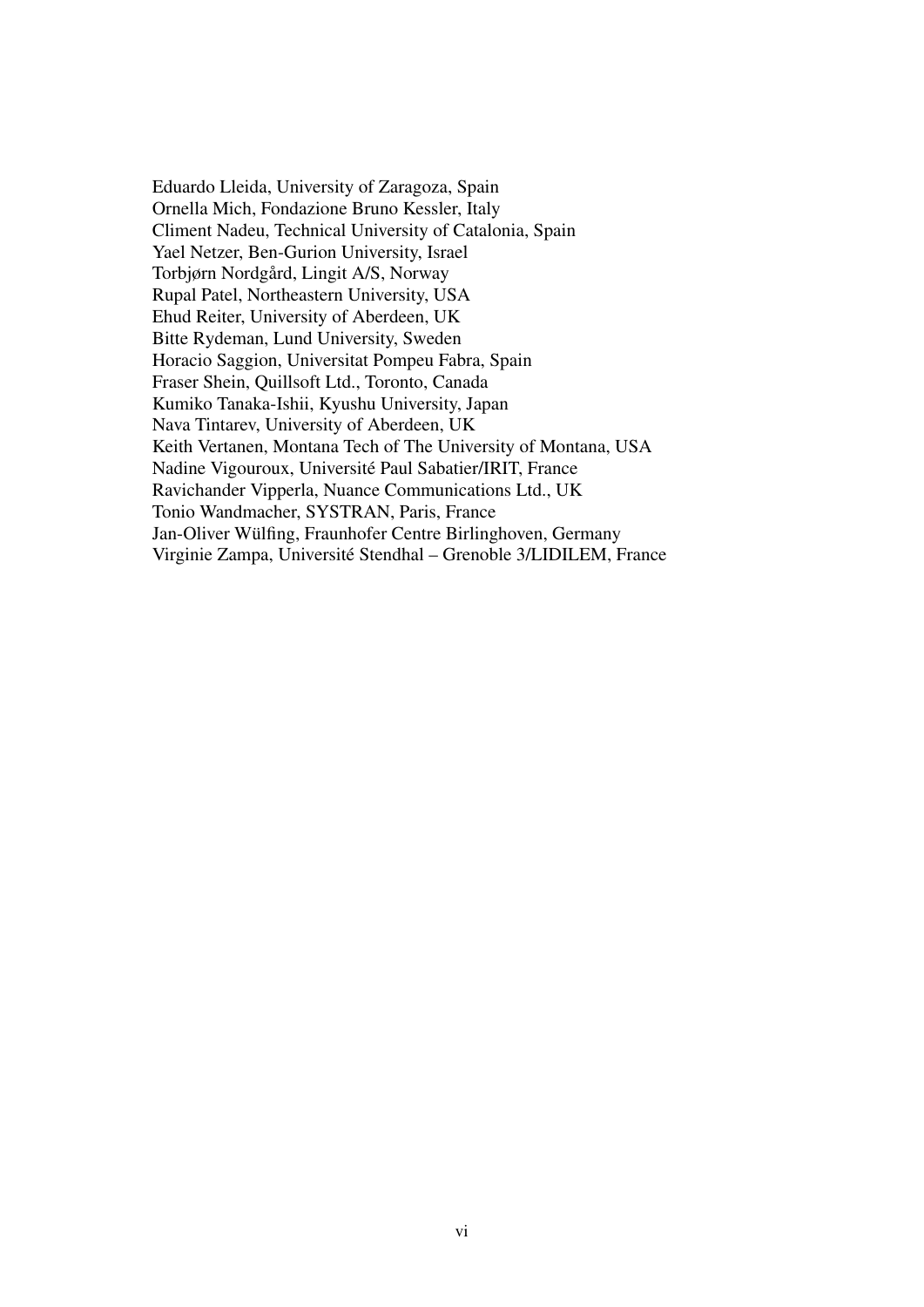# Table of Contents

| SLPAT in practice: lessons from translational research                                                                                                                                                |
|-------------------------------------------------------------------------------------------------------------------------------------------------------------------------------------------------------|
| Individuality-Preserving Voice Conversion for Articulation Disorders Using Locality-<br><b>Constrained NMF</b>                                                                                        |
| Analyzing the Performance of Automatic Speech Recognition for Ageing Voice: Does it Corre-<br>late with Dependency Level?                                                                             |
| <b>Visual Subtitles for Internet Videos</b><br>Chitralekha Bhat, Imran Ahmed, Vikram Saxena and Sunil Kumar Kopparapu17                                                                               |
| Comparing and combining classifiers for self-taught vocal interfaces<br>Lize Broekx, Katrien Dreesen, Jort Florent Gemmeke and Hugo Van Hamme  21                                                     |
| homeService: Voice-enabled assistive technology in the home using cloud-based automatic<br>speech recognition<br>Heidi Christensen, Iñigo Casanueva, Stuart Cunningham, Phil Green and Thomas Hain 29 |
| Automating speech reception threshold measurements using automatic speech recognition                                                                                                                 |
| Improving Continuous Sign Language Recognition: Speech Recognition Techniques and System<br>Design<br>Jens Forster, Oscar Koller, Christian Oberdörfer, Yannick Gweth and Hermann Ney 41              |
| Automatic speech recognition in the diagnosis of primary progressive aphasia<br>Kathleen Fraser, Frank Rudzicz, Naida Graham and Elizabeth Rochon 47                                                  |
| Automatic Speech Recognition: A Shifted Role in Early Speech Intervention?                                                                                                                            |
| Making Speech-Based Assistive Technology Work for a Real User<br>William Li, Don Fredette, Alexander Burnham, Bob Lamoureux, Marva Serotkin and Seth                                                  |
| Probabilistic Dialogue Modeling for Speech-Enabled Assistive Technology                                                                                                                               |
| A Self Learning Vocal Interface for Speech-impaired Users<br>Bart Ons, Netsanet Tessema, Janneke van de Loo, Jort Gemmeke, Guy De Pauw, Walter                                                        |
| The dramatic piece reader for the blind and visually impaired                                                                                                                                         |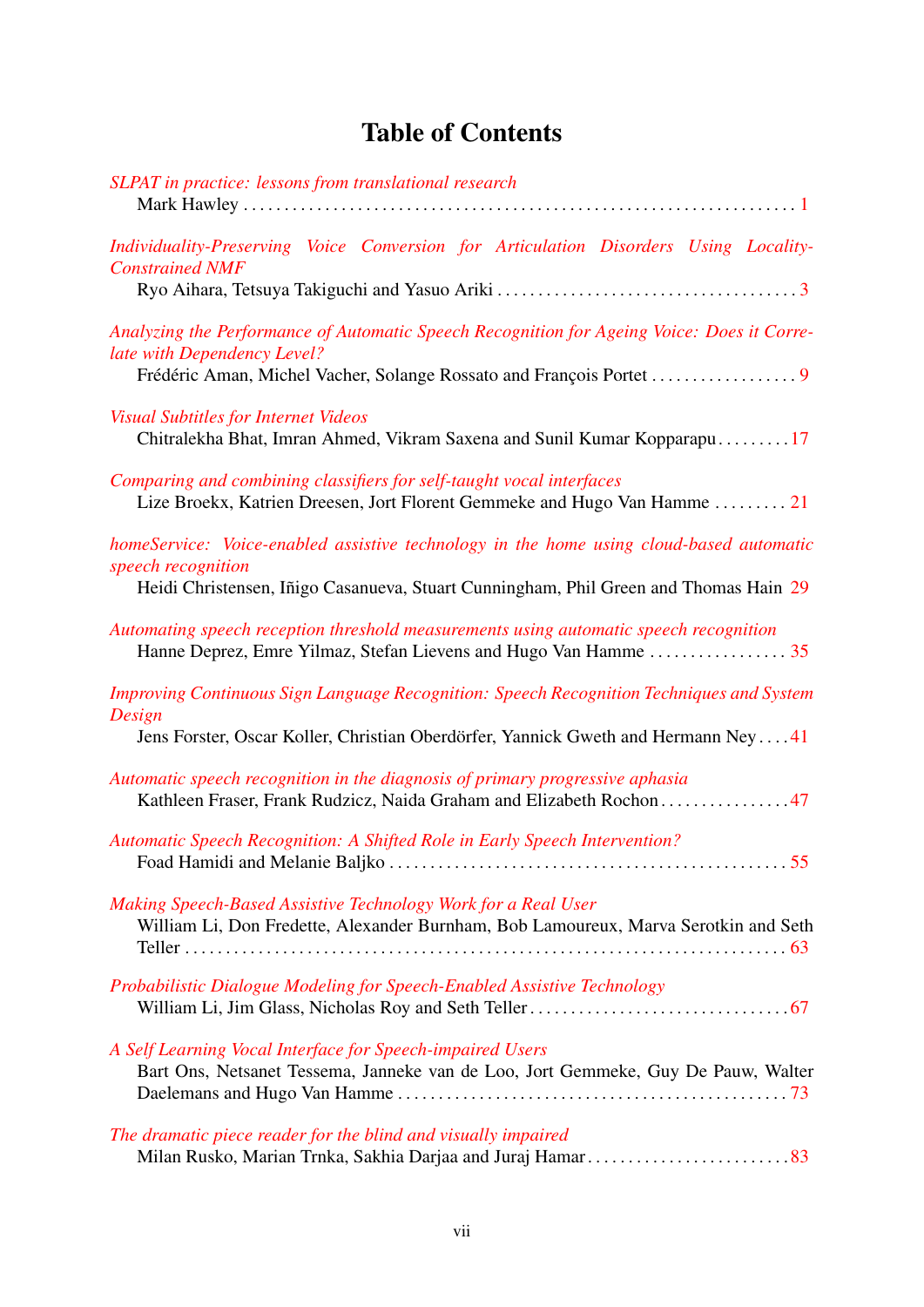*Sub-lexical Dialogue Act Classification in a Spoken Dialogue System Support for the Elderly with Cognitive Disabilities*

Ken Sadohara, Hiroaki Kojima, Takuya Narita, Misato Nihei, Minoru Kamata, Shinichi Onaka, Yoshihiro Fujita and Takenobu Inoue . . . . . . . . . . . . . . . . . . . . . . . . . . . . . . . . . . . . . . . 93

*Experimental Evaluation of Speech Recognition Technologies for Voice-based Home Automation Control in a Smart Home*

Michel Vacher, Benjamin Lecouteux, Dan Istrate, Thierry Joubert, François Portet, Mohamed Sehili and Pedro Chahuara . . . . . . . . . . . . . . . . . . . . . . . . . . . . . . . . . . . . . . . . . . . . . . . . . 99

*Towards Personalised Synthesised Voices for Individuals with Vocal Disabilities: Voice Banking and Reconstruction*

Christophe Veaux, Junichi Yamagishi and Simon King . . . . . . . . . . . . . . . . . . . . . . . . . . . . . 107

*Automatic Monitoring of Activities of Daily Living based on Real-life Acoustic Sensor Data: a preliminary study*

Lode Vuegen, Bert Van Den Broeck, Peter Karsmakers, Hugo Van Hamme and Bart Vanrumste . . . . . . . . . . . . . . . . . . . . . . . . . . . . . . . . . . . . . . . . . . . . . . . . . . . . . . . . . . . . . . . . . . . . . . . . . 113

*Word Recognition from Continuous Articulatory Movement Time-series Data using Symbolic Representations*

Jun Wang, Arvind Balasubramanian, Luis Mojica de La Vega, Jordan R. Green, Ashok Samal and Balakrishnan Prabhakaran . . . . . . . . . . . . . . . . . . . . . . . . . . . . . . . . . . . . . . . . . . . . 119

*Robust Feature Extraction to Utterance Fluctuation of Articulation Disorders Based on Random Projection*

Toshiya Yoshioka, Tetsuya Takiguchi and Yasuo Ariki . . . . . . . . . . . . . . . . . . . . . . . . . . . . . 129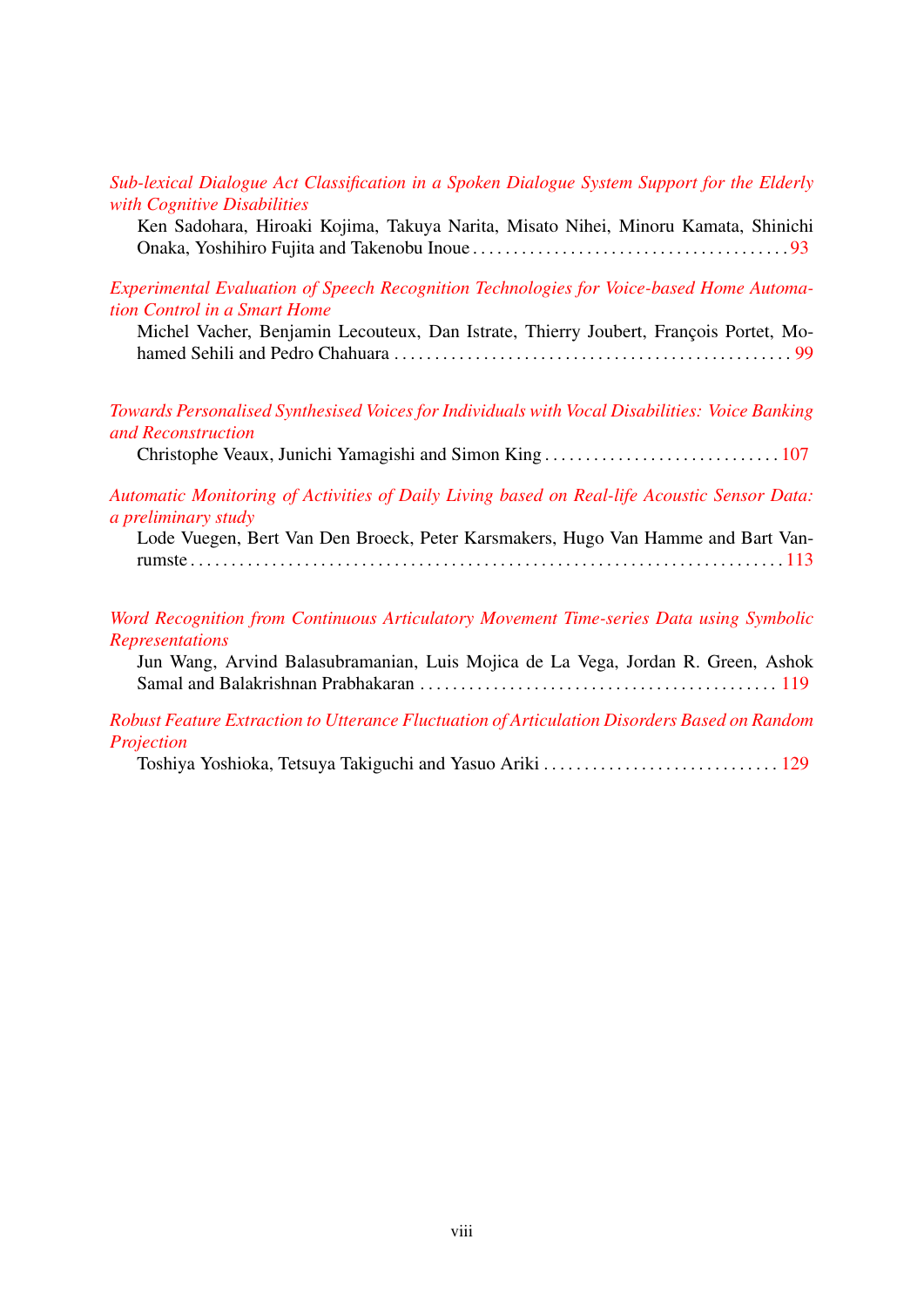# Workshop Program

### Wednesday, 21 August, 2013

| $09:00 - 09:45$ | Registration                                                                                                               |
|-----------------|----------------------------------------------------------------------------------------------------------------------------|
| $09:45 - 10:00$ | Opening ceremony                                                                                                           |
| $10:00 - 11:00$ | Invited talk by Mark Hawley                                                                                                |
|                 | SLPAT in practice: lessons from translational research                                                                     |
| $11:00 - 11:30$ | Coffee break                                                                                                               |
| $11:30 - 12:30$ | Regular paper session                                                                                                      |
|                 | Towards Personalised Synthesised Voices for Individuals with Vocal Disabilities<br><b>Voice Banking and Reconstruction</b> |
|                 | <b>Improving Continuous Sign Language Recognition: Speech Recognition Tech-</b><br>niques and System Design                |
| $12:30 - 14:00$ | Lunch break                                                                                                                |
| $14:00 - 15:00$ | Invited user panel                                                                                                         |
| $15:00 - 16:30$ | Poster and demo session, with coffee                                                                                       |
|                 | The dramatic piece reader for the blind and visually impaired                                                              |
|                 | Individuality-Preserving Voice Conversion for Articulation Disorders Using Locality-<br><b>Constrained NMF</b>             |
|                 | Sub-lexical Dialogue Act Classification in a Spoken Dialogue System Support<br>for the Elderly with Cognitive Disabilities |
|                 | Automatic Speech Recognition: A Shifted Role in Early Speech Intervention?                                                 |
|                 | homeService Voice-enabled assistive technology in the home using cloud-based<br><i>automatic speech recognition</i>        |
|                 | Making Speech-Based Assistive Technology Work for a Real User                                                              |
|                 | <b>Visual Subtitles for Internet Videos</b>                                                                                |
| $16:30 - 17:30$ | Regular paper session                                                                                                      |
|                 | Robust Feature Extraction to Utterance Fluctuation of Articulation Disorders<br><b>Based on Random Projection</b>          |
|                 | Comparing and combining classifiers for self-taught vocal interfaces                                                       |

*17:30–18:00* SIG-SLPAT business meeting